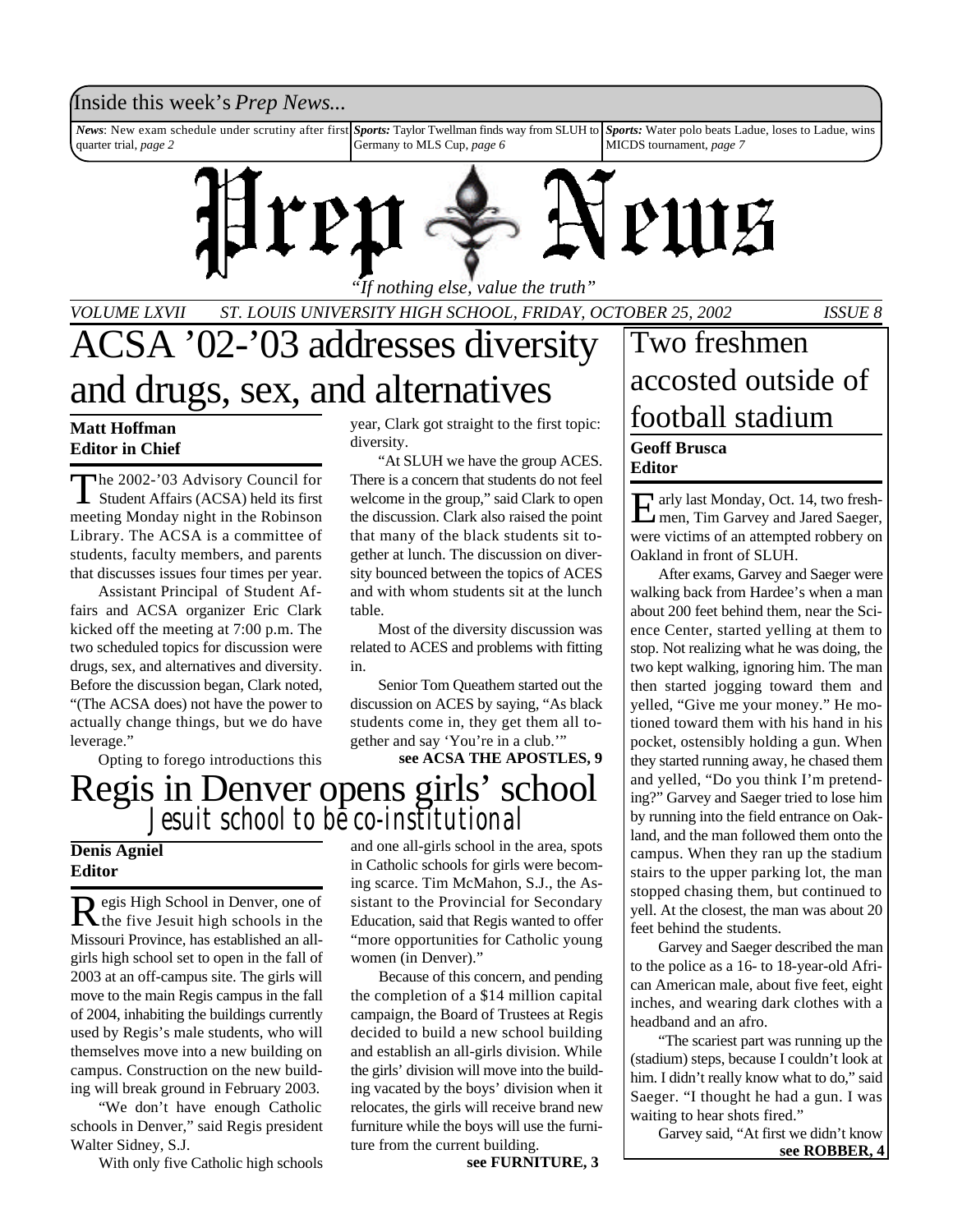## 2 **News** October 25, 2002 Exam schedule debuts to mixed reviews

### **Brian Fallon Core Staff**

A s the second quarter begins, com-<br>ments on how the new extended s the second quarter begins, comtime exams went for both teachers and students have been circulating around school.

Instead of the 65-minute exams of years past, the administration thought it would be interesting to see how the students fared if they were given an extra 25 minutes to work. The time extension was also considered because the English department has been giving their students extra time in the library after the regular exam.

"I like the idea of giving my students adequate time to write an essay and develop a thought," noted English teacher Terry Quinn.

With the time extension for all students, some will no longer have to be separated from the rest of their class if this new schedule works. Sophomore Joey Mooney, who used extended time last year, said that he really needs the extra half hour: "I'm a slow worker and writer, so the (extended time) exams really helped me."

Mooney also said, "(The new system) was actually a little more comfortable" than previous years' exams in which all extended time students from all grades took their exams in 215c.

Said junior Sam Weller, "The added time allowed me to check a lot of my answers." He added, "The shorter amount of time would have put me under a lot of pressure."

Not everyone found the new schedule helpful, however. "The hour and a half was more of a distraction," said senior Pat Newbold, who has taken extended time exams before. "Some people were a little inconsiderate about others, and the fact that there were announcements regularly telling (the students) that they were fifteen minutes in, that there were ten minutes to go in the hour—this was more of a distrac-

## Sophomore Fun Day lights up the upper field

### **Brian Krebs Reporter**

On Friday, Oct. 11, most of the sopho-<br>more class congregated on the upn Friday, Oct. 11, most of the sophoper field to begin Sophomore Fun Day. The event started immediately after school, concluded with SLUH's football game versus DeSmet, and featured many exciting activities in between. Organized by STUCO, the day consisted of contests to test athletic ability, billiards skill, and stomachs.

No event at SLUH would be complete without one of the most popular Jr. Billiken traditions: bashball. The bashball tournament took place on the P.E. field.

Andy Rudolph reflected on the tournament, saying, "It was fun, (but my homeroom, M219) lost in the finals."

The pool tournament in the rec room took place at the same time as the bashball tournament. Both were very popular.

Stephen Flanagan remembered the occasion, saying, "(M205) won (thanks to) Eric Durban."

A basketball tournament was scheduled, but the gym was not available. Due to these difficulties, the tournament had to be cancelled, so the day's activities concluded with an eating contest.

Contestants raced to finish their food: White Castle hamburgers and chocolate syrup. The format was similar to the eating contest held during Spirit Week. Rudolph mentioned a similarity between the two contests: "A lot of people threw up."

A barbecue capped off the day. After the meal, most of the students made their way to the stadium to watch the football game.

Greg Bantle, sophomore class moderator, thought the day turned out all right, saying, "The kids had a lot of fun."

tion than what you got in the extended time exam."

Counselor Dave Mouldon said, "I was impressed by how many people used the extra time."

Librarian Libby Moore noted that the library was very crowded in the time beween first and second exams. She said, "Some students would just come in and prepare for their next exams," something, Moore noted, "that will have to be dealt with."

Noise in the hallways was also a major concern for both students and faculty. Theology department chair Allen Boedeker explained, "The primary difficulty I saw was the noise in the halls at the end of the hour but before the hour and a half was finished."

Assistant Principal of Student Affairs Eric Clark said, "When kids are out after that hour, they need to...go to their lockers and leave (the halls)."

Boedeker suggested that, to decrease

### **see X-MEN, 4**

## *Call to arms: Prep News challenges STUCO*

The members of the *Prep News* officially propose a challenge to the members of STUCO. To make the challenge fair, we will give the STUCO members three options (specifics to be negotiated later), one of which must be accepted, or the *Prep News* staff will rightfully question the literacy of the STUCO members.

Challenge 1: A not-skippingclass-for-blood-drive contest

> Challenge 2: A weekly newspaper publishing contest

Challenge 3: A bashball game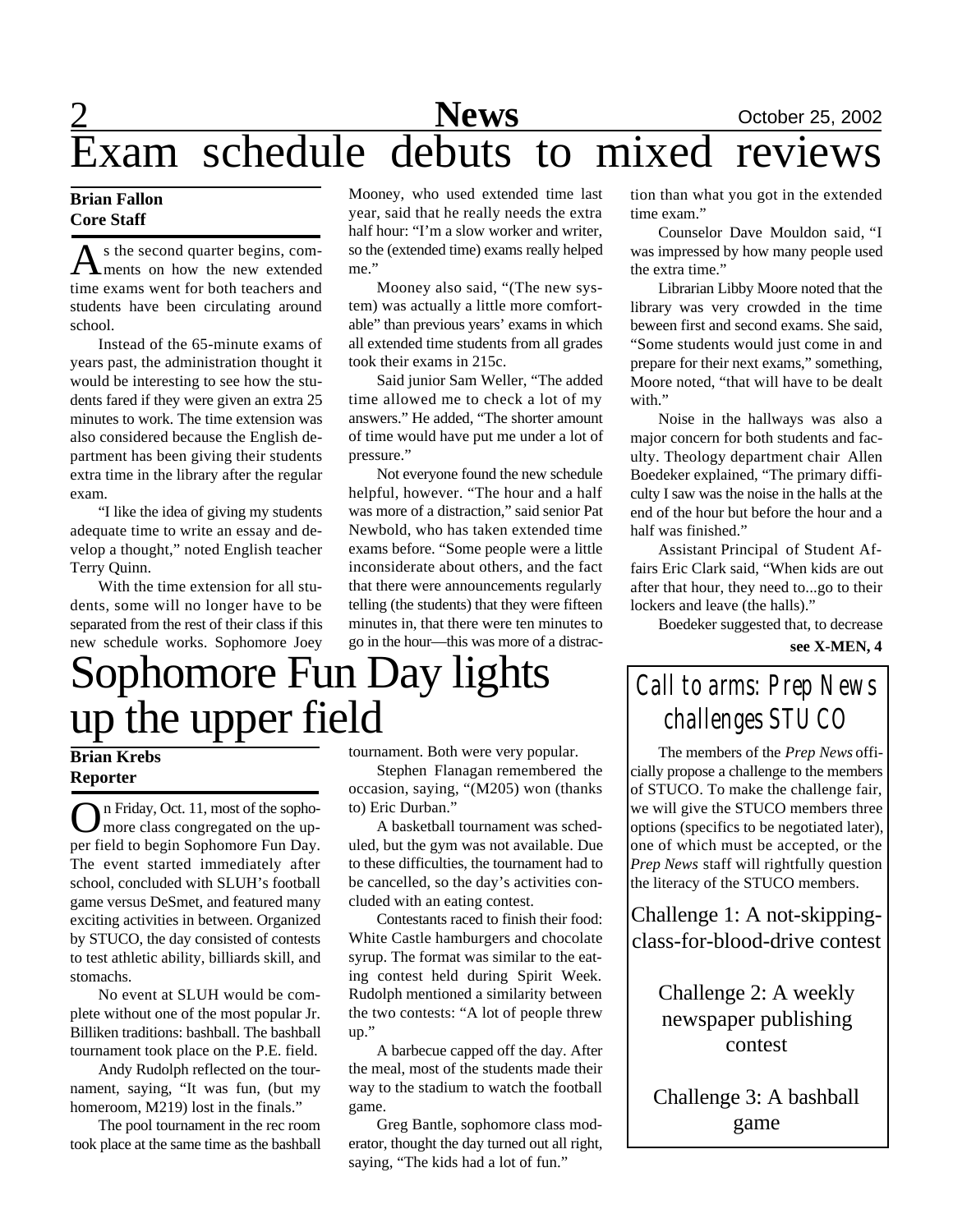# <u>October 25, 2002 **Opinion** 3</u>

# COMMENTARY

## Longer exams have long-term and short-term disadvantages

### **Brian Kane Core Staff**

L ast week, many students reaped the benefits of extendedtime exams. Unfortunately, those benefits can come with long-term and short-term disadvantages.

One goal of the new extended time system is to reduce student stress. While the new schedule is intended to improve student life, it can be more of a detriment than a gain. Taking exams is stressful. There is no logical way of eliminating that factor of exams. But is there really anything wrong with having an intense week of academic work in a school that prides itself on academic standards? I don't think there is. Besides, should the school's goal be to shelter students in a utopian realm where stress is nonexistent? Quite the opposite, the school should be attempting to challenge students by exposing them to situations which are stressful by nature, because the working world expects people who can deal with exactly that type of situation.

In countering problems of inevitable stress by reducing its source rather than promoting ways to relieve it, SLUH fails to live up to its standards as a college prep school. If students will be forced to deal with stress in their future careers at college and in the work force, why shouldn't they be exposed to it earlier so they can develop ways of coping with it? The system used last year allowed for students to deal with a stressful situation while not pushing them beyond their capabilities. The former schedule made it necessary for students to know the material of a class well enough that they could finish the exam in the allotted time. A student who managed his studying well and spent time thinking through the concepts of his classes would have had no trouble completing a one-hour exam in one hour. If it seems like an exam was too long for the given amount of time, most teachers applied a curve to compensate for imperfections in the exam's length.

Furthermore, the new system as it is allows for teachers to abuse the extra time their students receive. Though I did not originally think such abuses would be a problem, one of my exams was clearly intended to take more than an hour to complete. Regardless of any motives the teacher may have had, the new policy calls for exams to be written to be completed in a 60 minute exam period. If teachers write exams that take more than an hour to complete, then not only does the new system fail at its goal of reducing stress for the student body at large, but it robs time from students who have been diagnosed as needing it. Even if only one teacher writes a longer exam, the new system should not be used for this reason.

**see KANE, 4**

### FURNITURE

(from 1)

According to Sidney, a group of grade school principals had asked Regis to become co-ed "long ago." Regis declined, citing that such a transition to co-ed would displace a large number of boys.

Recently, a group of parents noticed that there were about 500 fewer seats for girls at Catholic high schools in Denver than for boys. They first approached the archdiocese, who "couldn't address (the disparity)," said Sidney. Then the parents approached the other Catholic schools in the area.

While the Christian Brothers school in Denver agreed to take on more students, Regis decided in January of 2002 to establish an entire school for girls. The schools will have the same President and Board of Trustees, but they will "operate as two separate and distinct entities," according to a press release on the Regis website, with separate faculties, buildings, and classes. The two schools will even have separate newspapers and yearbooks, said Sidney, in order to make sure "guys have to take on leadership roles; they can't just sit back" and let girls take all of the leadership positions, a phenomenon Sidney has seen in other schools.

The press release identified "the magis of St. Ignatius Loyola" as the reason for Regis's involvement with educating women. Sidney defined the magis as "the ever greater glory of God, the ever fuller service of our neighbor, the more universal good, the more effective apostolic means."

Sidney elaborated in a phone interview, "The magis is one of the characteristics that St. Ignatius said all Jesuits should develop."

Theology teacher Randy Rosenberg explained that the magis comes from the Latin word meaning "more or to a greater extent." Rosenberg said that it should be a model for everyday life, in which we try for "excellence in all things, to do more, to be better."

"It's not just about doing more," explained Rosenberg; it's about doing the things one does better. "There's a depth aspect there."

McMahon suggested that the Jesuits try "to meet needs...that aren't getting met" in order to live Ignatian spirituality.

While the Board of Trustees sees the all-girls' division as a positive change, Sidney acknowledged that some Regis alumni and upperclassmen have registered displeasure with the idea of a girls school. They see "a brotherhood among themselves," said Sidney, "(and) they don't want to see that jeopardized."

"They're worried for the right reasons," he concluded. "But when the school's up and running, and they see the girls school is a kind of replication of what's going on in the boys school, they'll be much more comfortable."

Enrollment for the 2003-'04 school year will be 300 female students, including 100 sophomore transfers. Maximum female enrollment will reach 750 students in the fall of 2006.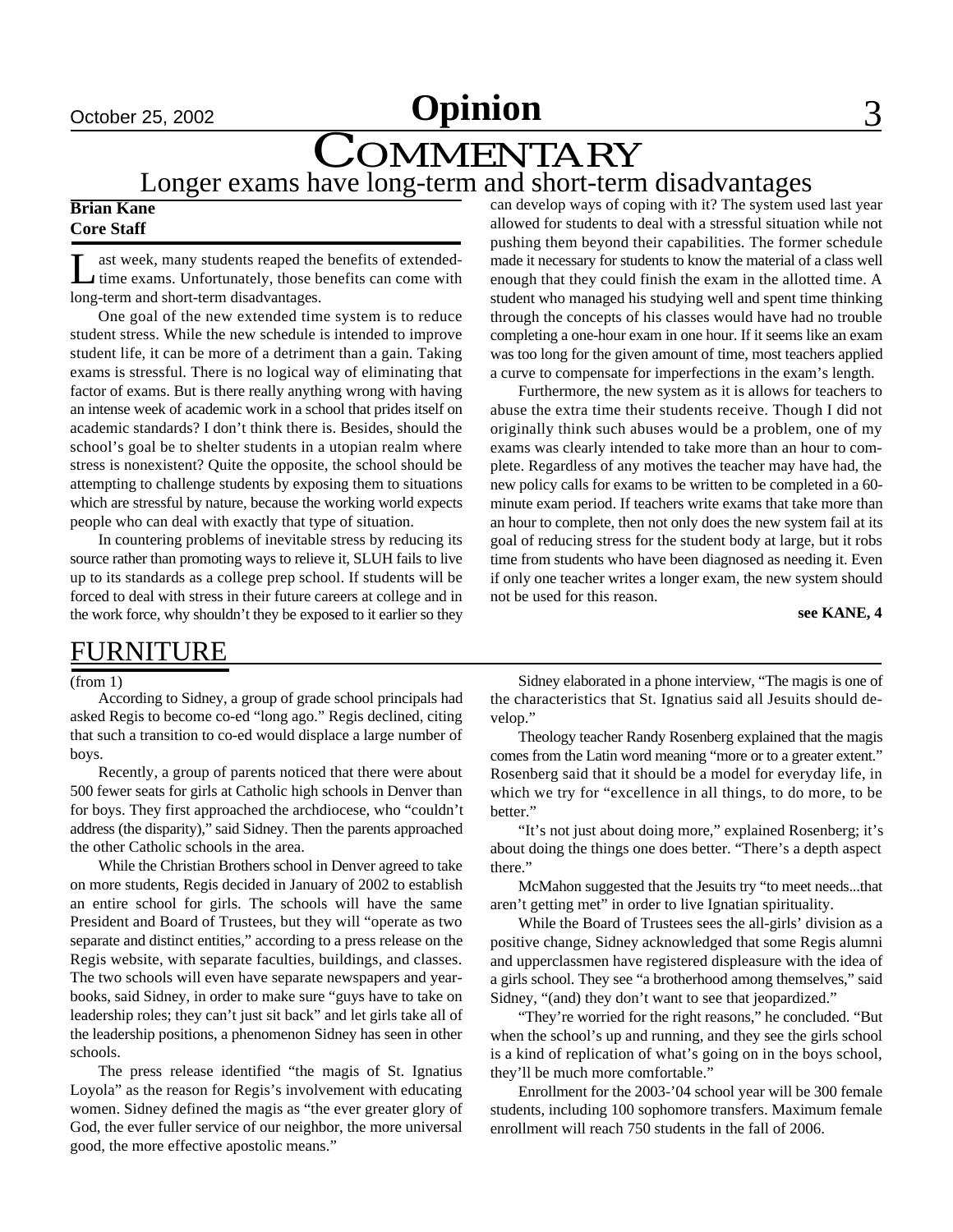#### (from 2)

noise, no one should be allowed in the hallways while exams are taking place, forcing the students to keep their books with them.

Clark explained, "Being that (this schedule) is something new, (the students) need to apply what they are already doing to the exams also."

To collect data on how effective the new schedule was (or wasn't), Assistant Principal for Academics Mark Michalski asked the proctors of last week's exams to note how students used the extra time: in particular, how many students remained in the classroom after the hour, and how many used the entire time allowed. As of Thursday afternoon, these statistics had not yet been compiled, but they will be posted as soon as they are available.

Michalski said, "We will look at all of that, and the Instructional Council will discuss it, along with the administrative team, to see if we can come to some kind of consensus on whether (this schedule) is the appropriate way to go."

Among Michalski's concerns were the noise in the corridors and the short passing period between the first and second exams. He said, "If we keep this exam schedule, (these areas) will need to be adjusted and fixed."

Junior Ted Makarewicz was one of

### ROBBER

#### (from 1)

what was going on. It was kind of scary, afterwards."

Similar incidents have occurred this year, but none this frightening.

"I heard about guys begging for money, but all of a sudden this guy has a gun, and he's demanding it," said Saeger.

Security Director Charlie Clark had a different interpretation of the events. "This was more along the lines of a panhandling incident, as opposed to a robbery," he said.

Both Saeger and Garvey did say that, in retrospect, the man was probably only the many students concerned with teachers who took advantage of the extra thirty minutes by making their exams a longer length. "As long as teachers don't extend the exam, it isn't a problem," said Makarewicz.

Junior Peter Gosik agreed, saying, "One of my teachers told us we should be writing for the whole hour and a half, and (the teacher) was not joking."

Before deciding to experiment with the exam schedule, the administration sent a survey to three random homerooms within each class year asking for opinions. The survey showed that 24 percent of students polled would use the extended time in five or six exams. The same percentage also voted that they would use the time extension on only one or two exams; 46 percent believed that they would use the time on three or four exams.

French teacher Richard Keefe said, "I think it would be helpful if there was another questionnaire on how the exam went."

Michalski mentioned that he is currently putting together two surveys: one for the teachers and the other for students. Michalski emphasized, "I want to hear what people's experience is with the exam schedule before forming my own opinion, since the students were out there taking the exams, and the teachers were

pretending to have a gun.

Clark pointed out that problems like this are always a pressing concern. "We'll act accordingly," he said. "We'll increase patrols, and we'll try try to prevent anything from happening...The guards are instructed to be aware of any incidents...and intervene."

He also said that the students did the right thing by running to the school where there are adults who could help.

For Saeger, it was an unexpected introduction to the neighborhood. He said, "I wasn't expecting it, I can tell you that."

out there proctoring and making up exams."

He continued, "I don't think we know yet what the ramifications of this are, including what unforeseen consequences there are in putting (this schedule) in place."

### KANE

### (from 3)

Though the intentions of the new system may be noble, the system in its current state is flawed to the point that it should not be used. At its best, it dooms students to either the fate of a reduced resistance to stress, or at its worst it contradicts itself by increasing stress on students. The old system may have seemed tough to survive from time to time, but it provided a middle ground for students to practice stress relief without compromising the school's academic standards.

### **STUCO Blood Drive: By the Numbers**

- **75** pints of usable blood
- **6** pints of unusable blood
- **3** faintings
- **1** English Department Head who surpassed 8 gallons of blood given in his lifetime

**175** total classes missed by donors

- **2:1** ratio of bad jokes made about the questionnaire per pint of blood given
- **1** football captain whose blood was too coagulated for use
- **75** bags of pretzels eaten
- **100** cookie packages consumed
- **125** raisin boxes wolfed down
- **6** Gatorade jugs downed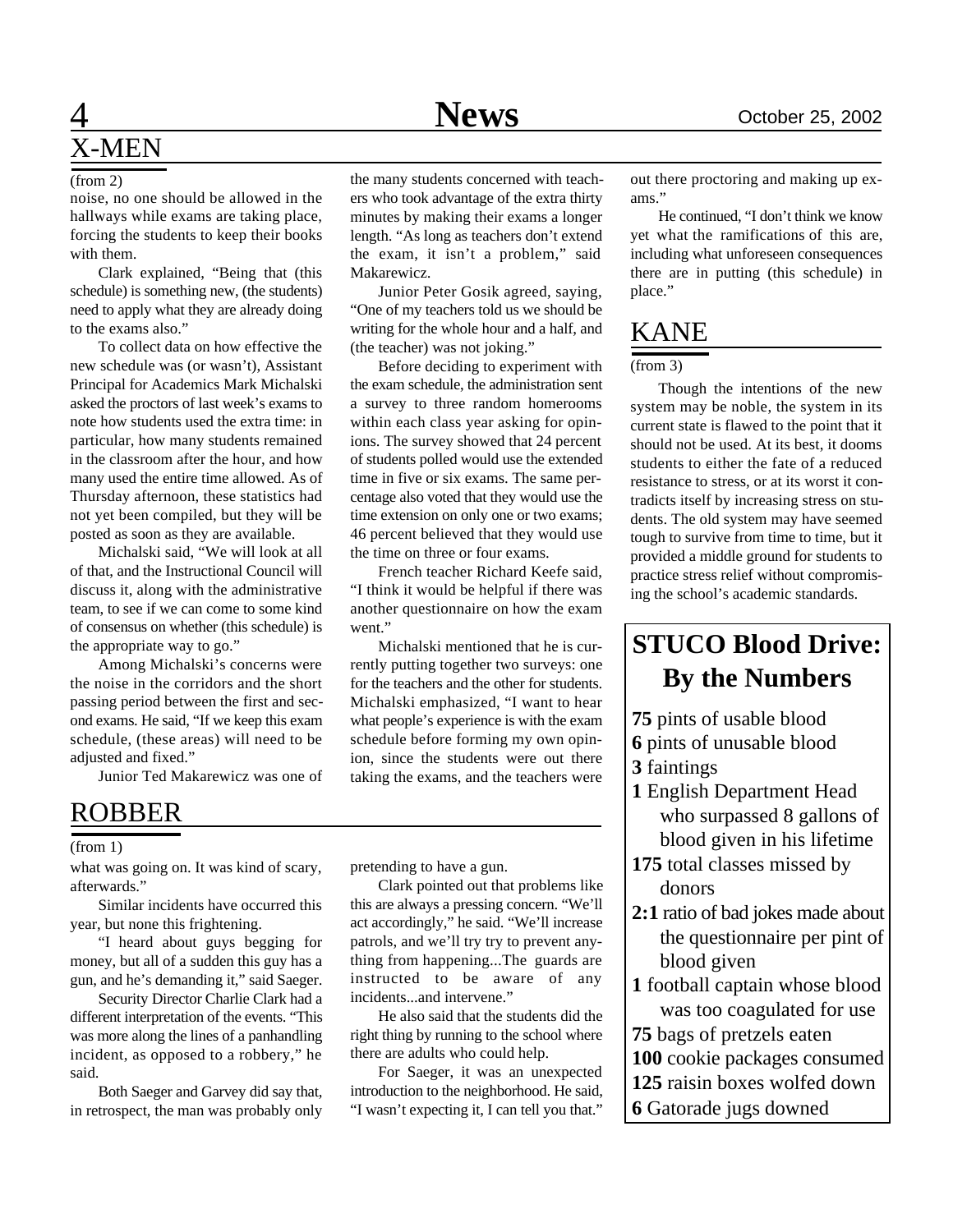## <u>October 25, 2002 **Sports** 5</u> XC victorious at MCC Championship **Patrick Meek**

### **Core Staff**

This past weekend, the St. Louis U.<br>High cross country team conquered This past weekend, the St. Louis U. the field at the highly competitive MCC Championship, proving that the Jr. Bills are not a team to be forgotten when mentioning this year's state contenders.

Senior Peter Schaefer, running on a mud-patched Chaminade course, led the way for the Harrierbills with an impressive time of 16:40. Schaefer sat on the shoulder of the leader, Chaminade runner Michael Boha, for the first mile and a half before taking off with a quick uphill sprint. Schaefer breezed past the field with a third mile time of 5:32.

Following Schaefer was senior Kyle Gonnerman, who spent most of his early season racking up victories on the JV

level while recovering from a back injury. sive pounding on the shins, resulting in a Gonnerman, who was running in the varsity race in place of Andrew Linhares, posted a time of 17:19.

Right behind Gonnerman were sophomore sensation Alex Muntges (17:19, 6th), Kevin Crean (17:26, 8th), Matt Killiany (17:28, 9th), Drew Noblot (17:34, 11th) and Geoff Stewart (17:40, 13th). The final score for the team was 29, followed by Chaminade at 55.

However, the Jr. Bills did not accomplish this feat without a little adversity. For the first time this season, the Jr. Bills were unable to run their full top seven squad, due to injuries to two of their top juniors. Linhares, who has turned into one of the team's leaders, was dignosed with a stress fracture the week before conference. A stress fracture is caused by excesgradual deteriation of the tibia. This injury is common among runners and will prevent Linhares from running until State.

The other junior sidelined because of injuries was Brennan Connor. Connor injured his knee while accelerating down one of the many hills on the Parkway Central course. The injury, not as severe as Linhares's, has healed, and Connor will run at the district meet this weekend.

"Right now, I am feeling like I am at ninety percent," Connor said. "I hope to be at ninety-five percent by this weekend."

Tomorrow, the Jr. Bills will run in the district championship at Parkway Central. The meet, which will be run against MCC rivals Chaminade and DeSmet, will be the second late season test for the Jr. Bills.

# pper field hit by onslaught of wiffleball

**John Bauman Reporter**

 $\bf{B}$  rian Heffernan, a member of Student<br>Council and of the junior class, rerian Heffernan, a member of Student cently started the wiffle ball club. Heffernan came up with the idea because he liked playing wiffle ball with his friends on the weekends. It started as a small idea, and then grew when he received a lot of support from his friends.

"Some other students thought of making the club before," Heffernan said. But only Heffernan followed through with the club and made it a reality.

"So far about thirty kids have come out, mainly juniors, but the number is growing," Heffernan said.

Brock Kesterson, STUCO moderator and psychology teacher, said, "The main goal of wiffle ball after school is to get interactions among the various classes. So far the goal has been going well. A few years ago we had a wiffle ball club, but it didn't have much longevity. But this is going nicely."

For those looking to get involved in

the wiffle ball tournaments, they are held monthly on the upper field near the faculty parking lot. This past exam week a tournament was held; the winners were Sean Rapp, Shane Rapp, and Andrew Burr.

There are no set teams; show up with two friends and start playing ball.

"We're going to play in the spring as well. We'll play as long as we can," Heffernan said.



**Brian Heffernan unleashes a pitch during a wiffle ball game on Tuesday.**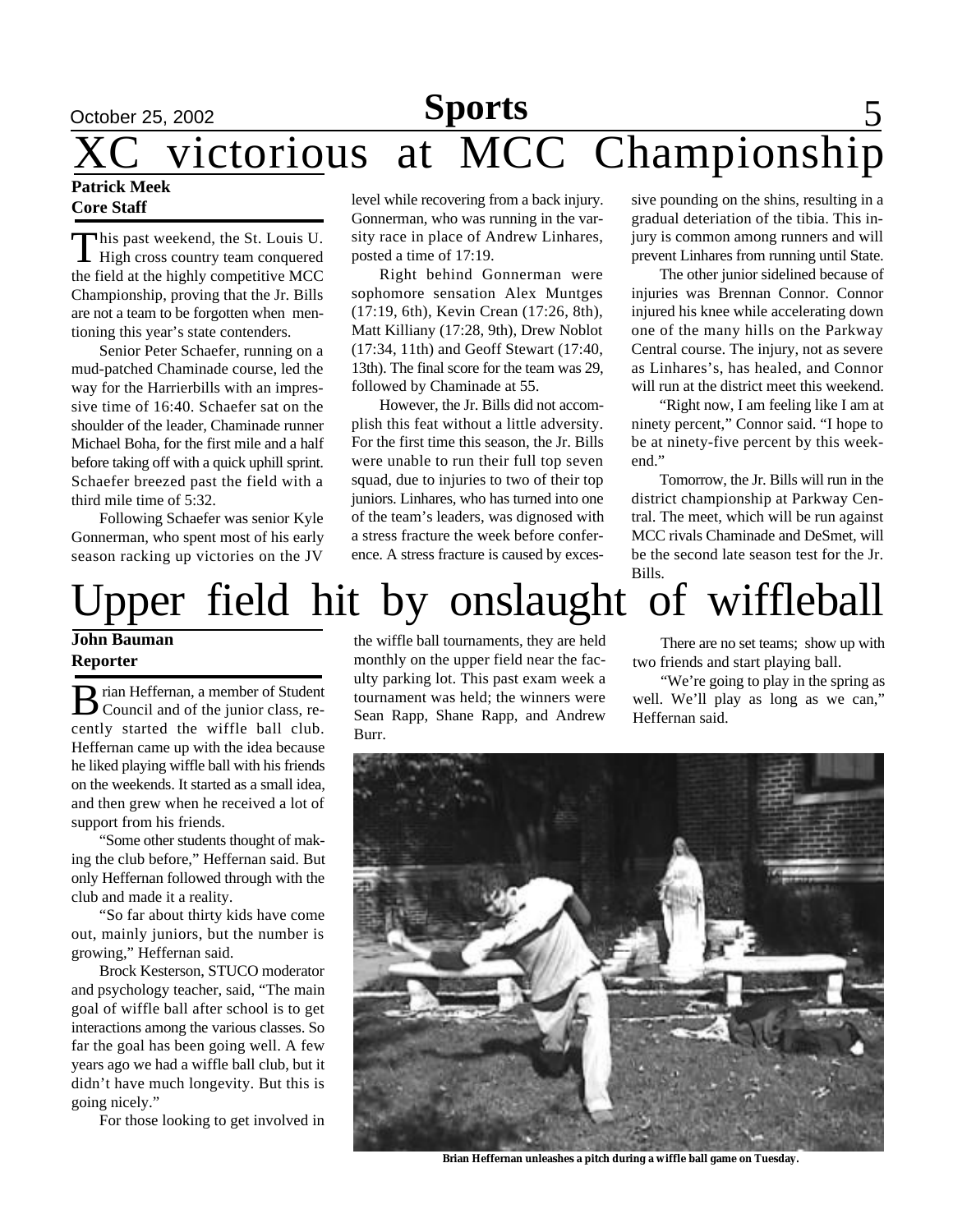## 6 **News** October 25, 2002 Soccerbills conquer Cadets behind Faulstich

#### **David Mueller Core Staff**

The Jr. Billikens returned from exam<br>week to take on and defeat two  $\Box$  he Jr. Billikens returned from exam impressive squads from Francis Howell North and CBC.

Last Monday, the Jr. Bills ventured to O'Fallon to take on Francis Howell North.

Looking to put North away early, the Jr. Bills ran an all-out attack and created plenty of opportunities but no results.

Martel said, "Teams are looking to pack it in against us, but then we get a lot of chances."

Howell North earned most of their chances through quick counterattacks, the results of the Jr. Bills' aggressive offensive mindset.

"I wasn't overly concerned about that," Martel said. "(Their forward) was a good player, and you expect some of that."

Despite the pressure applied to the North defense, the score was tied 0-0 at

### **Patrick Stephens Core Staff**

O ne of the best soccer players ever to<br>play for SLUH has become one of play for SLUH has become one of the best in Major League Soccer. Taylor Twellman, '98, netted 23 goals and added six assists to lead MLS with 52 points this past season. However, his team, the New England Revolution, fell one goal short of clinching the MLS Cup title last Sunday.

Twellman burst on the MLS scene last March after being drafted second overall by the New England Revolution in the 2002 MLS draft. He joined a relatively weak New England team that had reached the playoffs in only one of the past six seasons. However, with Twellman's offensive spark, the team made it to the MLS Cup Finals this past Sunday, finishing on a hot streak after winning five of its final six games. But the half.

The offensive relentlessness was rewarded in the second half, with the team scoring three times, including a dart off the foot of junior Joe Germanese to the far pole.

The quick counters from a formidable North team also continued, but, inspired by senior goalkeeper Tyler Faulstich's noteworthy effort in front of the net, the Eightyminutesbills stifled the Howell attack, giving Faulstich the shutout. "Tyler was big," Martel said.

 The 3-0 victory gave the Jr. Bills momentum going into a match against archrival CBC, the last CBC-SLUH soccer game that would ever be played on CBC's Clem field.

CBC broke out of the gate with more passion and the advantage. Their midfielders won the majority of the second balls, and the Cadets earned the majority of the scoring opportunities.

After weathering the first wave, the Shutoutbills began to strike back, attacking the endline and earning corner kicks. On

the second corner of the game, captain Matt Kreikemeier struck a ball that curved away from the keeper and towards the Jr. Bills rushing into the box. The ball found the head of junior defender David Mueller, who leaped above the jumping Cadets to head the ball between the diving CBC netminder and the defender guarding the post. SLUH walked off at half time ahead 1-0.

With forty minutes to play, the team did not help its cause by coming out with sea legs in the second half.

The Cadets played with urgency once they saw a loss as a definite possibility. They worked for chances and created a magnificent shot, but Faulstich responded with an even more spectacular sprawling save.

"It's a confidence-builder and a huge boost," Martel said about the save. "Your team starts to push forward."

**see KICK, 10** Junior and fellow goalkeeper Bart Saracino agreed, "It came at an opportune time. We were dragging our feet and he picked us up."

## Twellman, '98, leads MLS in poin

the Revolution couldn't continue its winning in the finals, losing 1-0 to the L.A. Galaxy.

Said Twellman via e-mail, "No one expected us to be (in the finals), so from that standpoint we were successful." However, not finishing out on top was a disappointment the team will use for motivation next year.

With the added attention he's receiving from his MLS success, Twellman realizes he's a topic of discussion. Twellman has been in the media since high school and he says he is used to it. "(It) is just part of representing soccer in MLS," said Twellman.

However, Twellman isn't taking time off soccer after the long MLS season. Beginning in November, U.S. national team coach Bruce Arena will be holding the team's first camp in preparation for the 2006 World Cup. Twellman hopes to "impress Arena enough to keep getting a shot

at the team." He'll be traveling with the team hoping to be selected in three years for the final 2006 World Cup roster.

Twellman's first season with the Revolution came after a two-year stint with the reserve side of 1860 Munich. He led the reserve team in scoring both seasons, but never caught on with the top 1860 Munich squad. That as well as the Sept. 11 terrorist attacks brought Twellman back to the U.S. to enter the MLS draft.

Varsity soccer coach Charlie Martel remembers Twellman as "the best striker I've ever coached...a pure goal-scorer. He was the consummate player in terms of commitment and practice."

Twellman's success on the professional level parallels his success as a Jr. Bill. He notched 47 goals in his junior season at SLUH and won the NSCAA national player of the year in his senior season, in which he had 40 goals.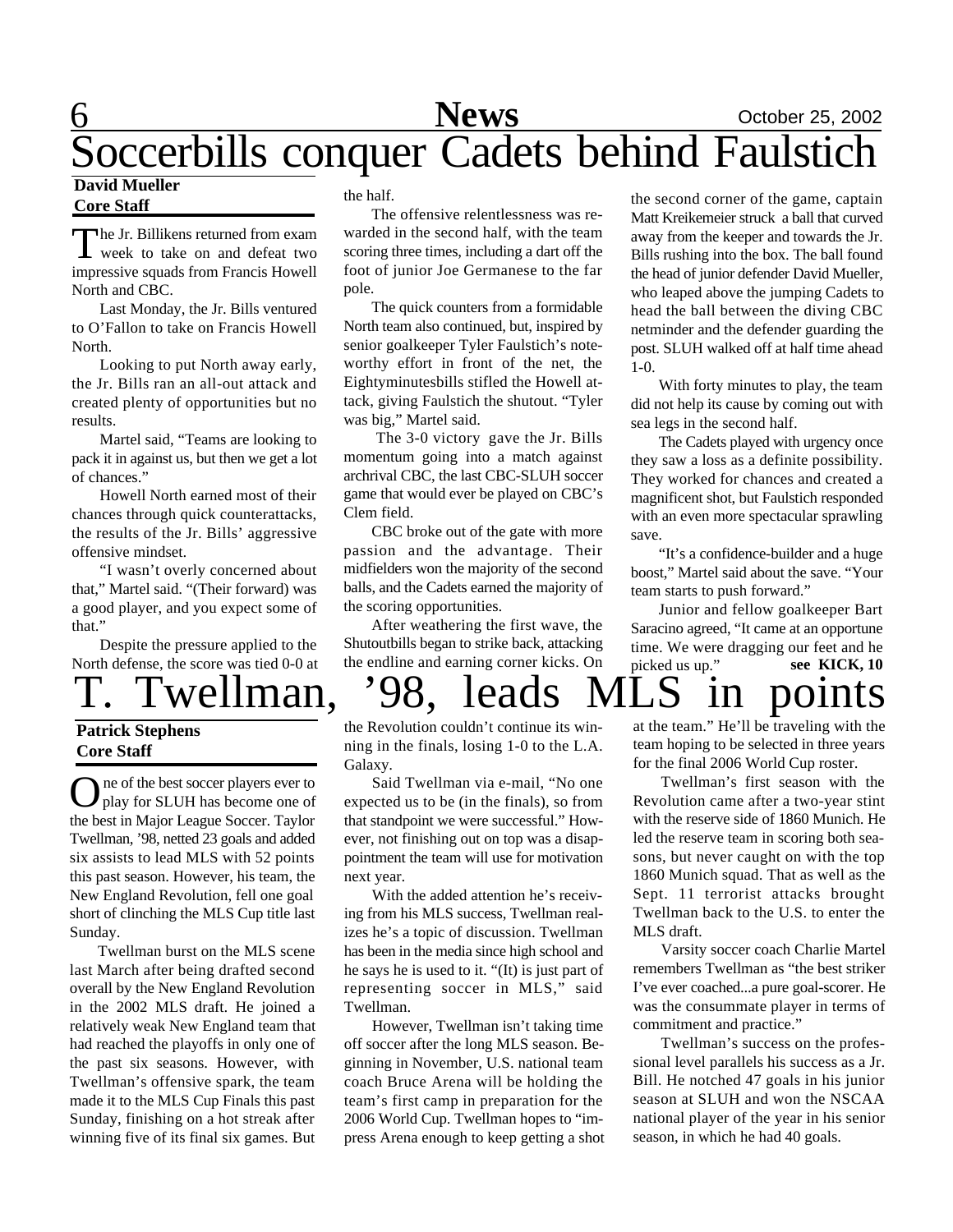# October 25, 2002 **News** 7 Footbills drop to 2-5, still have playoff hope

### **Dan Sinnett and Alex Lepp Core Staff, Reporter**

The Jr. Bill football team had a<br>rough two weeks as they suffered a he Jr. Bill football team had a 21-7 loss to DeSmet and a 26-0 shellacking in Bloomington, Ill. The DeSmet loss put the Gridbills all but out of the running for the Metro Catholic Conference title. It was also the first time SLUH football has lost to their Jesuit brothers since 1988. The Blommington loss was a shortened game, due to horrible weather conditions.

The Spartan offense was as powerful as the Jr. Bill defense has seen this season. They passed for 290 yards, averaging a monstrous 19.3 yards per catch. Quarterback Pat McCarthy looked like he could pass to wideout Phil Hearn all day. Hearn burned the secondary for four catches and 146 yards. Two of those catches ended inside the five-yard line only because Jr. Bills' safety Joe Moellering tackled him from behind. Another one of Hearn's catches scored the eventual game-winning touchdown for the Spartans.

The amazing offensive numbers are par for the Spartans, whose high-flying offense has consistently burned defenses.

McCarthy averages 19.1 yards per completion, with Hearn contributing more than his share of yards. Hearn has 266 yards on the season with a miniscule six catches, giving him 44.3 yards per catch on the season.

"We (the defensive backfield) were making simple, beginner mistakes that you can't have if you want to beat a good team," said cornerback Joe Neely.

SLUH did as much as they could to keep up with the Spartans. Quarterback Dossie Jennings turned in a strong performance with 245 passing yards, and scored on a quarterback keeper. Combined with DeSmet's passing game, the ball spent more time in the air than migratory birds.

 Tight end Phineas Troy delivered another solid night, catching seven balls for 89 yards. Many of Troy's catches came when the team needed a first down. Averaging 13.6 yards per catch, Troy was able to contribute many a first down to the cause. Despite Troy and Company's greatest efforts, the team couldn't score after Jennings' run, due to an interception thrown and a fumble lost.

DeSmet scored three unanswered

touchdowns and built a lead that the Jr. Bills couldn't begin to overcome. Leading defensively for SLUH was Joe Azar, who had twelve tackles in his best game this year. In the DeSmet game, the Jr. Bills were beaten by a better team who could go far through the rest of the season.

Against the Bloomington Raiders, it seemed to be the same case. A powerful offense and a smothering defense combined to beat the Jr. Bills. Heading into the locker room with 1:14 left in the third quarter, the Jr. Bills were down 26-0. Soon after, the team was told that that would be the final score due to lightning. After a rather frustrating three quarters, the Jr. Bills had mustered only 93 yards, seen QB Jennings go down with another ankle sprain, and suffered another loss, dropping them to 2-5 on the season.

After the first quarter, the Jr. Bills were only down 6-0, playing tough defense and looking to get something going on the offensive end. Unfortunately, with 5:18 left in the first half, Jennings injured his left ankle, a recurring scene this season. The team was held scoreless again in the second quarter, but went into the sec

### **see GRIDBILLS, 8** Waterbills sink opponents, win at MI

### **Jonathan Kim Reporter**

O n Friday, Oct. 11 at Forest Park Community College, the Jr. Bills triumphed over Ladue in a 9-4 victory, but a week later, on Oct. 16, Ladue managed to defeat SLUH in a 6-5 win.

During the first game against Ladue, the Jr. Bills finally started to take control of the game in the second half. At 5:20, sophomore Tim Heafner pounded a crossgoal pass from captain Tom Heafner past the Ladue goalie, and a minute later captain Mark Gloeckler skipped a shot off the water, creaming it right through the goalie's arms. Additionally, during a sixon-five power play, Tim Heafner launched a bullet into the goal from a pass by Nick Konczack. At the end of the quarter, the Jr. Bills pulled ahead 4-1 with three goals from Tim Heafner. They continued their

dominance in the fourth quarter, ultimately winning 9-4.

Although abused by the Gunshipbills twice before, Ladue sunk the Jr. Bills 6-5 in their third campaign to control the waterworld. During the first quarter, Ladue capitalized on the Jr. Bills' mistakes and came out with a 2-1 lead. They continued to lead in the second quarter, ending the half at 4-2. Through the third and part of the fourth quarter, the Jr. Bills managed to tie the game with two goals from junior Nick Konczack. However, Ladue scored one final goal and won leaving 6-5.

In the tournament at MICDS, the Polobills beat back their opponents with contempt, glaring down at futile attempts to breach the Turbobill fortress, and SLUH reigned the victor over the tournament defeating MICDS (8-6), Kirkwood (13- 3), and Chaminade (6-3).

Throughout the game against



MICDS, the Jr. Bills used their speed and energy to wear out their opponent. Attacking vigorously, captain Tom Heafner (two goals), Tim Heafner (three goals), and Dahlmann (three goals) lead the

goal-scoring frenzy by sprinting down the pool like barracuda to attack the helpless MICDS goalie.

A few hours later, the Polobills creamed Kirkwood 13-3. Ill-prepared to **see BILLSWIN, 8**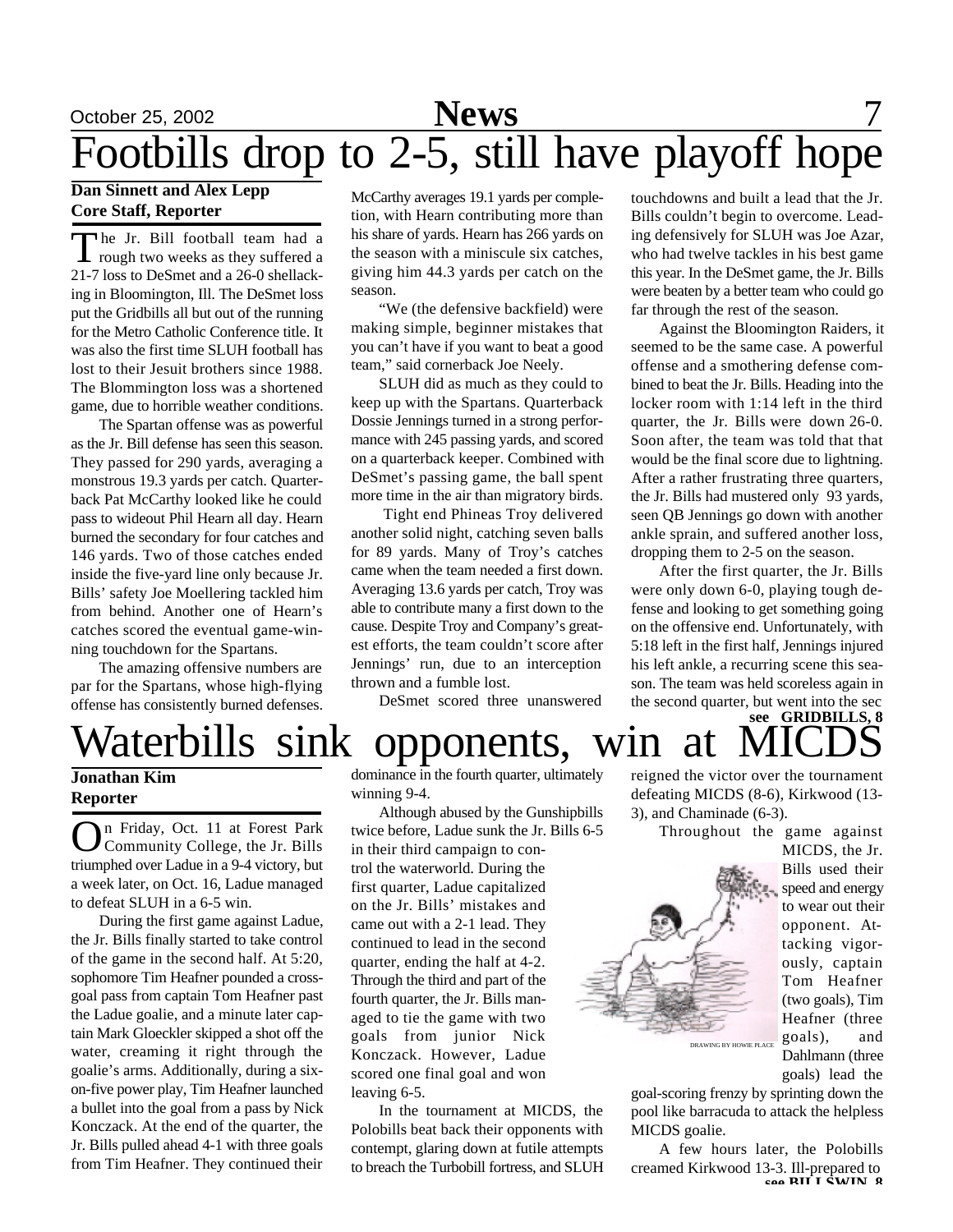### 8 **News** October 25, 2002 Two penalties early in the second some 'bows on his defenseless victim. Hockey beats Kirkwood, moves to

### **Chris Wojcicki Reporter**

A fter opening the Webster Groves Top<br>Hat Tournament with a 4-4 tie against fter opening the Webster Groves Top pool favorite Lafayette, the Puckbills played Chaminade and lost 2-0. Then they played the Webster Groves Statesmen, tying 3-3. The Jr. Bills 0-1-2 record brought them to a consolation game against Kirkwood Tuesday night.

 Goalie Charlie Effinger was missing in action, and goalie Luke Hogrebe was given the start as the team won a thriller, 6-5.

Hogrebe got off to a solid start, but Kirkwood took an early lead on a questionable goal just minutes into the game. On the play, Kirkwood was able to rebound a shot under Hogrebe and off the inside of the far post. The puck appeared to stop on the goal line, but the shot was ruled a goal, and the Jr. Bills went down, 1-0.

Minutes later the Jr. Bills counterattacked with force. Junior Mike Tangaro circled behind the net and found Eddie Effinger on the opposite side. Effinger easily put the puck in the open net. Soon after, forward Tim Mudd was able to take advantage of a power play, blistering a slapshot from the point, off the goalie's pad, and into the net. The Jr. Bills went up 2-1. Junior Matt Pijut was able to extend the lead on a breakaway goal after receiving a half-ice pass from Mudd.

### GRIDBILLS

#### (from 7)

ond half with a far-from-insurmountable deficit of 12-0 in favor of Bloomington.

Neely said, "we proved we could run with this team," in the first half.

The Bloomington offense exploded in the third quarter with two touchdowns. "We just got it handed to us," said Neely. SLUH will get another chance to play the powerful Raiders next season, when Bloomington makes the drive to SLUH.

This Friday, SLUH plays Roosevelt in its first District game of the year. Also in the district are CBC and Mehlville. If resulted in a goal for Kirkwood, bringing the score to 3-2. Before Kirkwood changed goalies during the second period, they were able to stop several breakaways and other opportunities which could have put the game away for the Jr. Bills.

The Jr. Bills played some defense of their own, as defenseman Mike Mudd was able to get back to stop a Kirkwood breakaway. On the same play, forward Pijut was assessed a slashing penalty which resulted in a power play goal for Kirkwood and a tie game, 3-3.

In the first several minutes of the third period, after killing off an early penalty, things took a turn for the worse. First, a defensive breakdown resulted in a rebound opportunity in front of the net . Almost stopped by Hogrebe, the rebound went off his glove hand and into the net. Less than a minute later, a transition goal for Kirkwood extended their lead to 5-3.

The Jr. Bills fought back, though. After Tim Mudd created yet another opportunity by weaving through the Kirkwood defense, he left the puck for winger Brad Naert, who scored on a low wrist shot from just inside the blue line.

On the ensuing play, the Bills roughed up the undersized members of the Kirkwood club. After defenseman Derek Winters delivered a brutal and illegal hit to the puck carrier, which would soon be called interference, Mudd delivered a highlight reel hit near the boards, dropping

SLUH sweeps the district, they will be headed to the sectional playoffs with a 5- 5 record. Neely described the prospect of finishing the regular season with three wins as "a goal right now that's very possible."

Roosevelt and SLUH have one opponent in common, Gateway Tech. Gateway was the Jr. Bills' first win of the season; they dominated the Jaguars. Fortunately, Gateway destroyed Roosevelt 41-6. This link could spell victory for SLUH. Neely was quick to state, "We can't count anybody out." The game against Roosevelt starts tonight at 7:00 p.m. in the stadium.

On the ensuing power play, freshman standout Eddie Effinger netted his second goal of the night, shorthanded off the rebound of a Mike Tangaro slapshot. Effinger's second tied the game 5-5.

With two Kirkwood penalties in the last four minutes, the Jr. Bills looked for and found the win. With 57 seconds left in the game, Pijut hit Effinger with a pass in front of the net. Effinger then danced around the goaltender and scored not only the game winner, but also his hat trick goal. This was Effinger's sixth goal in the four tournament games. The goal also gave the team its first victory of the season.

The team now has a long layoff, until Nov. 8, a Friday night game against Fort Zumwalt South.

### BILLSWIN

#### (from 7)

compete with the Jr. Bills, Kirkwood faced an agonizing four quarters. In the first, junior Nathan Harris scored on a crossgoal pass after the defenders left him unmarked. Harris leapt out of the water to blast the ball into the net. The rest of the game followed an easy pattern: the Jr. Bills score, a Kirkwood player gets kicked out. With four goals from Dahlmann, two goals from junior Colin Tyrell and Tim Heafner, and a goal from junior Nick Berndsen, SLUH stunned Kirkwood into committing 11 kickouts.

The third game, the championship of the tournament, pitted the Jr. Bills against Chaminade. Although Chaminade posed a challenge, the Polobills' strength and skill overcame all challenges, and they emerged victorious. Playing solid offense and defense, the Jr. Bills managed to overcome a 2-1 lead by Chaminade at half-time to a 6-3 win.

By winning the tournament, the Jr. Bills showed their capability to excel in the state tournament.

"(Our team is) the best team in the state, and now we need to prove it," head coach Paul Baudendistel said.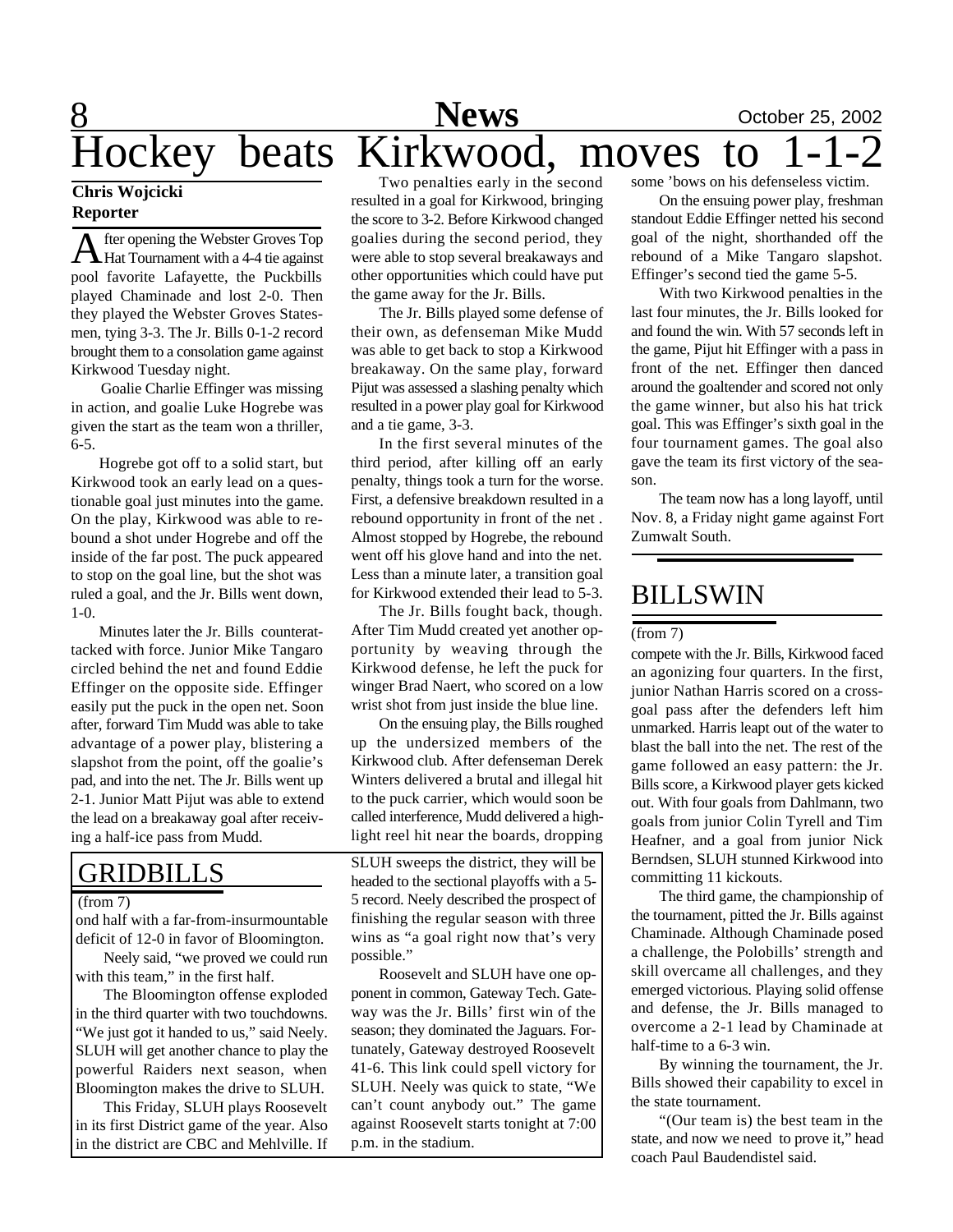## October 25, 2002 **News** 9

### SAC THROWS

#### (from 1)

Director of Diversity Spencer McCall responded to Queathem's accusation, saying, "That's not true. People are afraid to come and find out, so they make assumptions. The group is open to anybody. We don't gather (black students) up. My office is open to anybody." McCall added that there are 120 members in ACES, and that most members are white.

Senior Nate McMahill said, "ACES offers the best chance to get to know African-American students." McMahill felt that joining ACES involved taking a step outside of himself, which was a good experience for him.

Senior Dan Riley responded, "(The ACES meetings) would be mostly African-American. I felt for a while that I wasn't really welcome. Unfortunately, I don't think that (ACES has) been carried out to the fullest." However, Riley pointed out that ACES has brought speakers to the school who have had a positive impact on diversity.

Barb Costigan said, "Since the perception (that ACES is only for black students) exists, I think we have to change the perception."

The topic of black students sitting together at lunch was also discussed. Said Spanish teacher Myriam Aliste, "You sit with people you have things in common with." Aliste pointed out that many of the football players also sit together. Aliste added, "Get to know people. It scares me more to see kids who don't sit with anybody."

Clark pointed out, "You can tell when (the black students) are sitting together."

Junior Dan Lieser thought that the lunch table situation was not the black students' fault. "Tell the white kids to sit with the black kids," said Lieser.

Science teacher Tim O'Keefe said, "(The black students who sit together at lunch) aren't afraid of you talking to them. They are not trying to be exclusive."

Costigan suggested that students sit with others outside of their groups at lunch once a month.

Many members, however, felt that students should sit wherever they feel comfortable during lunch. "I think it's

okay for kids to sit with whoever they want, as long as they get along in class," said one parent.

Sharron Simmons agreed, saying, "It's more important to see how they interact in the classroom."

Part of the diversity discussion bled into the idea of making students feel welcome.

"I've been to a few schools," said junior Dave Marek, "(and) at this school, all people feel welcome. I'm friends with everyone. The biggest prejudice is (against) people that don't go to this school." Marek said the prejudice he was most surprised about at SLUH was the prejudice against Jewish people.

However, senior Denis Agniel felt that "there are people who feel unwelcome here."

Clark backed Agniel's viewpoint, saying, "We as a community need to be more accepting, especially with sexual orientation or someone considered a geek or a nerd."

Senior J.C. Pleban said, "Get past black, white, rich, poor. The people at SLUH are bigger than that."

Clark ended the discussion by saying, "SLUH has come a long way. I think we're on the right track."

Clark left some ACSA members with comments left unsaid to move on to the next topic of drugs, sex, and the alternatives.

Following the recent Wellness meetings, substance abuse was a hot topic at the meeting. "It is, unfortunately, a problem with young people everywhere," said Clark. Clark feels that as a school, "we're all in this together."

Many members felt that students have had the necessary education to know the dangers of sex, drugs, and alcohol. Tim Lauth, the only member that preceeded his comment by saying, "Everyone listen up," said, "I think we're at the point where it comes down to personal choice."

Senior Casey Barrale felt SLUH has done a good job of educating students about the danger of drugs, alcohol, and sex. "You can't lay a morality on someone. You can only give a building block. SLUH has led us in the right direction. It is our choice to make."

Some members, however, felt that students didn't necessarily know all of the dangers of drugs, alcohol, and sex. "The most important thing is facts," said one student. "We don't know the facts. Let's not shelter ourselves. Let's say how it is."

Junior Chris Seals pointed out the contradictory viewpoints students have to deal with. "There are parents and faculty; then there is TV and peer pressure," he said.

Pleban added, "Our parents aren't cool. As teens we want to be as cool as we can. We find ourselves through being rebellious."

Almost all of the members thought that friends have a big influence on decision making, good or bad. "I choose my friends wisely," said sophomore Patrick Felling.

O'Keefe said that peer pressure is always a part of life. "I notice peer pressure as a 37-year-old adult. You're never going to get rid of drinking."

Senior Matt Arnold suggested having teachers who are willing to talk to students about addiction wear stickers to let students know they can talk to them. Arnold also said, "We can try really hard to say it's not cool, but kids are going to try it."

Senior Matt Hoffman, however, felt that the general attitude among students about drugs, alcohol, and sex at SLUH is acceptance. Said Hoffman, "People are afraid to stand up to student drinking and sex."

Kesterson echoed Hoffman's remarks, saying, "I challenge everyone in here to take this back with you. We're trying to foster this idea of 'Men for Others.' Go out there and do it."

Clark concluded the conversation at 8:30 by addressing student concerns that admitting they have a drug or alcohol problem will get them in trouble: "It's not about punishment. It's about a concern for you all. You can come to me and we can deal with your problems. We have students with problems. They're not suspended. They're not expelled."

Clark closed the discussion by saying, "It takes a village to raise a family."